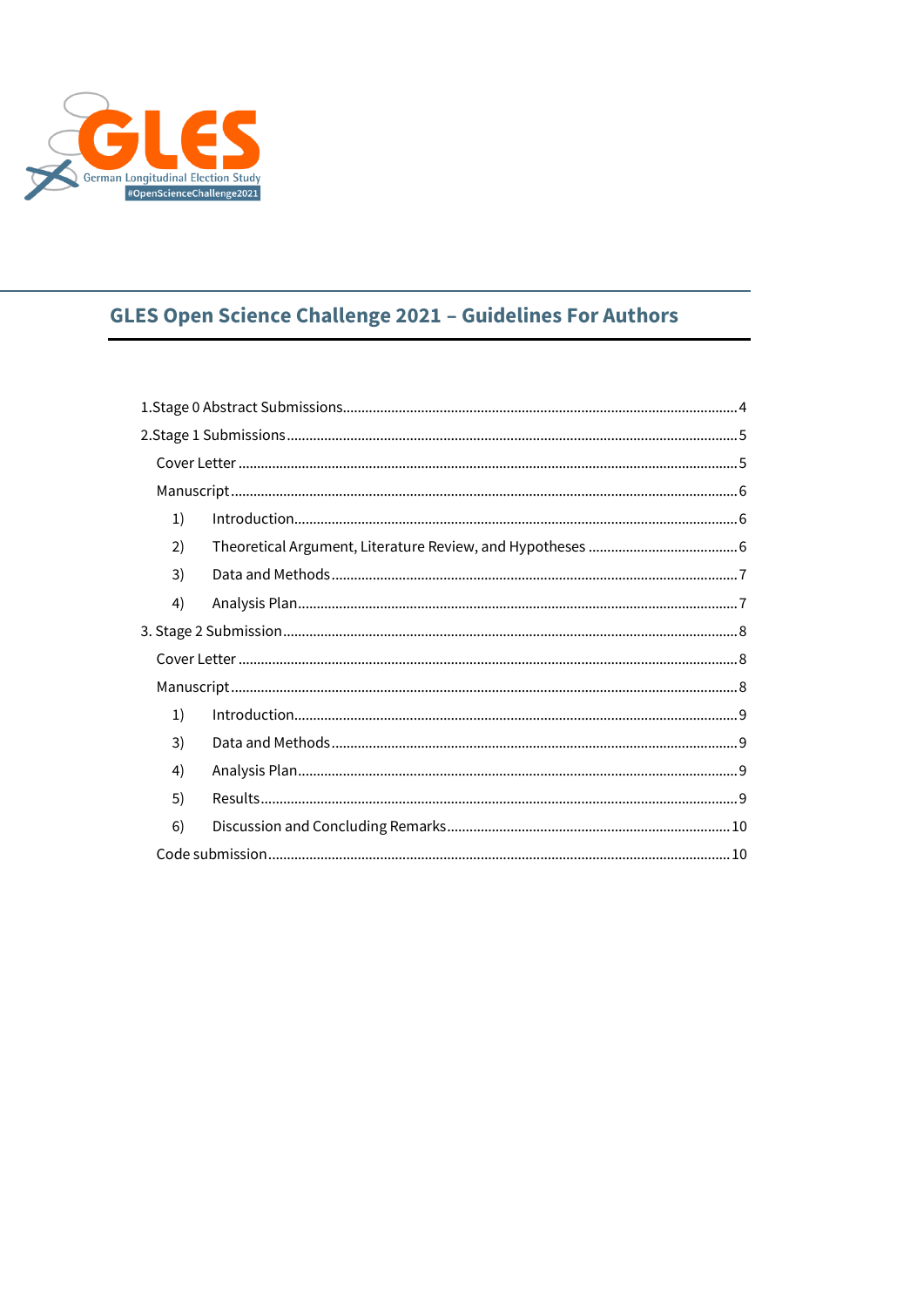The cornerstone of the Registered Reports format is that a significant part of the manuscript will be written by authors and assessed by editors and reviewers prior to data access. In the case of the GLES Open Science Challenge, the editorial team also calls for an abstract of the manuscript prior to the Stage 1 manuscript (Stage 0). This gives authors the opportunity to receive editorial feedback on their idea early on. Based on the abstract, authors will be invited to submit the Stage 1 manuscript. Stage 1 submissions should include a description of the key research question, the theoretical argument, background literature, hypotheses, and analytical procedure. Suitable Stage 1 manuscripts will be sent out for in-depth peer review (Stage 1) by the editorial team. In exceptional cases, submission of a Stage 1 manuscript without prior abstract submission (Stage 0) might be possible (please get in touch with the editorial team as early as possible).

Following review and potential revisions, the Stage 1 manuscript will be either in-principle accepted for publication or rejected, or requested to be revised (and IPA or rejected after revision). After inprinciple acceptance (IPA), the authors will proceed to conduct the study, adhering exactly to the peer-reviewed procedures as soon as the data are available. When the study is complete the authors will submit their finalized manuscript for re-review (Stage 2) and will upload their study materials and replication code to a publicly accessible file-sharing service. Pending quality checks and a sensible interpretation of the findings, the manuscript will be published regardless of the empirical results.

In general, th[e submission guidelines of the German Political Science Quarterly \(PVS\)](https://www.springer.com/journal/11615/submission-guidelines#Instructions%20for%20Authors_Manuscript%20Submission) apply unless otherwise specified in this document.

#### **1.Stage 0 Abstract Submissions**

<span id="page-1-0"></span>Stage 0 Abstract submissions should contain a short description offering a general understanding of the planned study. They should include:

- Working title
- Author names and affiliations
- Contact information of the (corresponding) author
- Abstract Length: 500 Words (excl. references)

The editorial team will review the submitted abstract and give editorial feedback. Stage 1 submissions, which were not preceded by an abstract, will be only accepted in exceptional cases. Exceptions will include but are not limited to unforeseen and new developments during the election campaign which raised new research questions. If you plan to submit a Stage 1 Manuscript without having submitted an abstract in advance, please contact the editorial team (gles-osc@gesis.org).

Abstracts should be submitted as PDF- or Word-files via e-mail to gles-osc@gesis.org

#### **Submission deadline: July 12, 2021**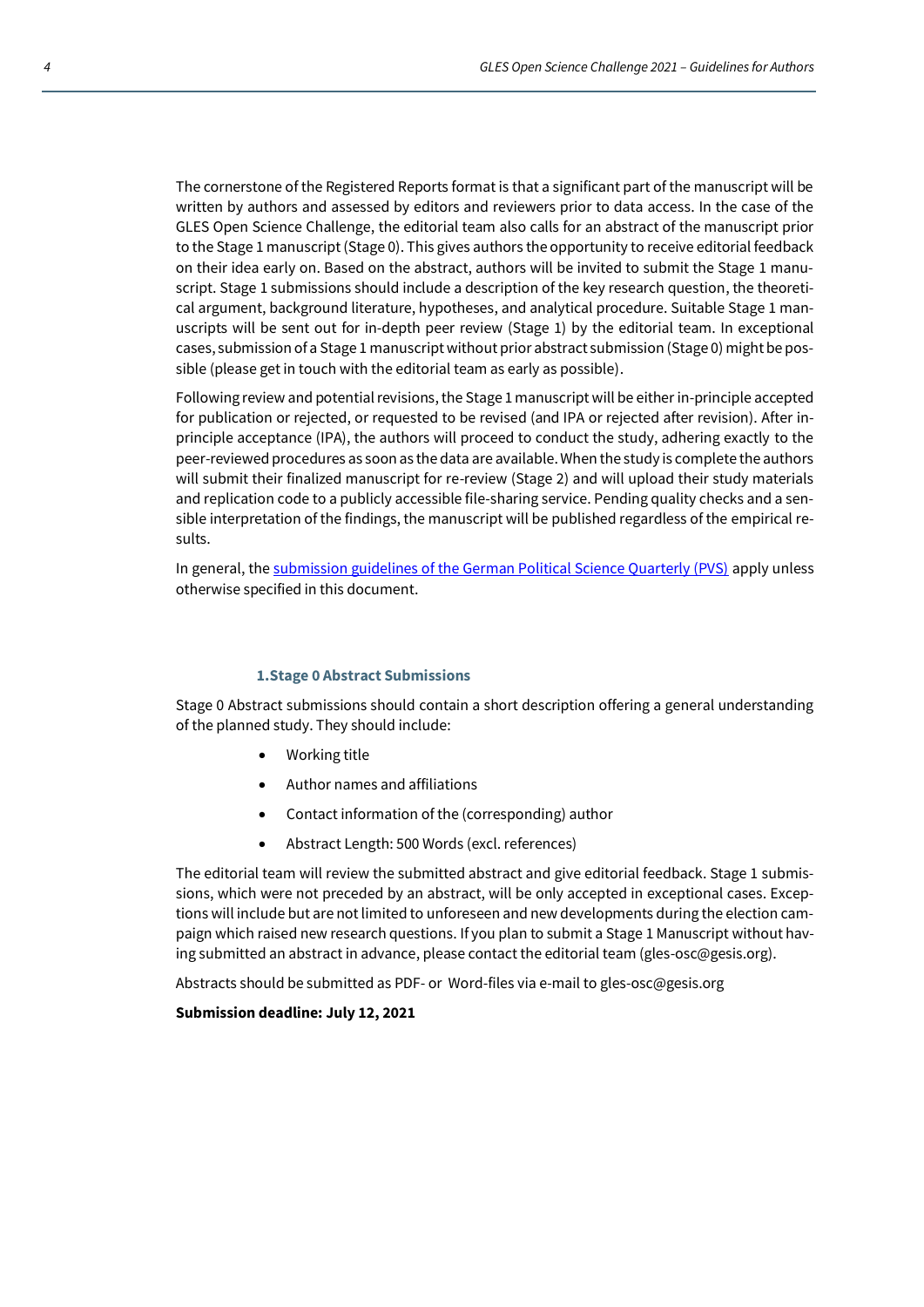#### **2.Stage 1 Submissions**

<span id="page-2-0"></span>Stage 1 submissions should include a brief cover letter and the manuscript.

# <span id="page-2-1"></span>**Cover Letter**

The cover letter should contain the following parts:

- Title (Modifiable post IPA).
- Authorship (incl. corresponding author).
- A statement confirming that the authors agree to share any digital study materials and analysis code as appropriate.
- A statement confirming that following Stage 1 IPA the authors agree to register their approved protocol on the Open Science Framework or other recognized repository, either publicly or under private embargo until submission of the Stage 2 manuscript.
- A statement confirming that, if the authors later withdraw their paper, they agree to PVS/GLES publishing a summary of the pre-registered study under a section *Withdrawn Registrations.*
- Statement of integrity: Preregistration authors state that they filled out this preregistration to the best of their knowledge and that no other preregistration exists pertaining to the same hypotheses and dataset.
- Please confirm that your manuscript is not currently submitted to another journal.
- If the manuscript differs substantially from the previously submitted abstract, please include a short statement that explains the changes.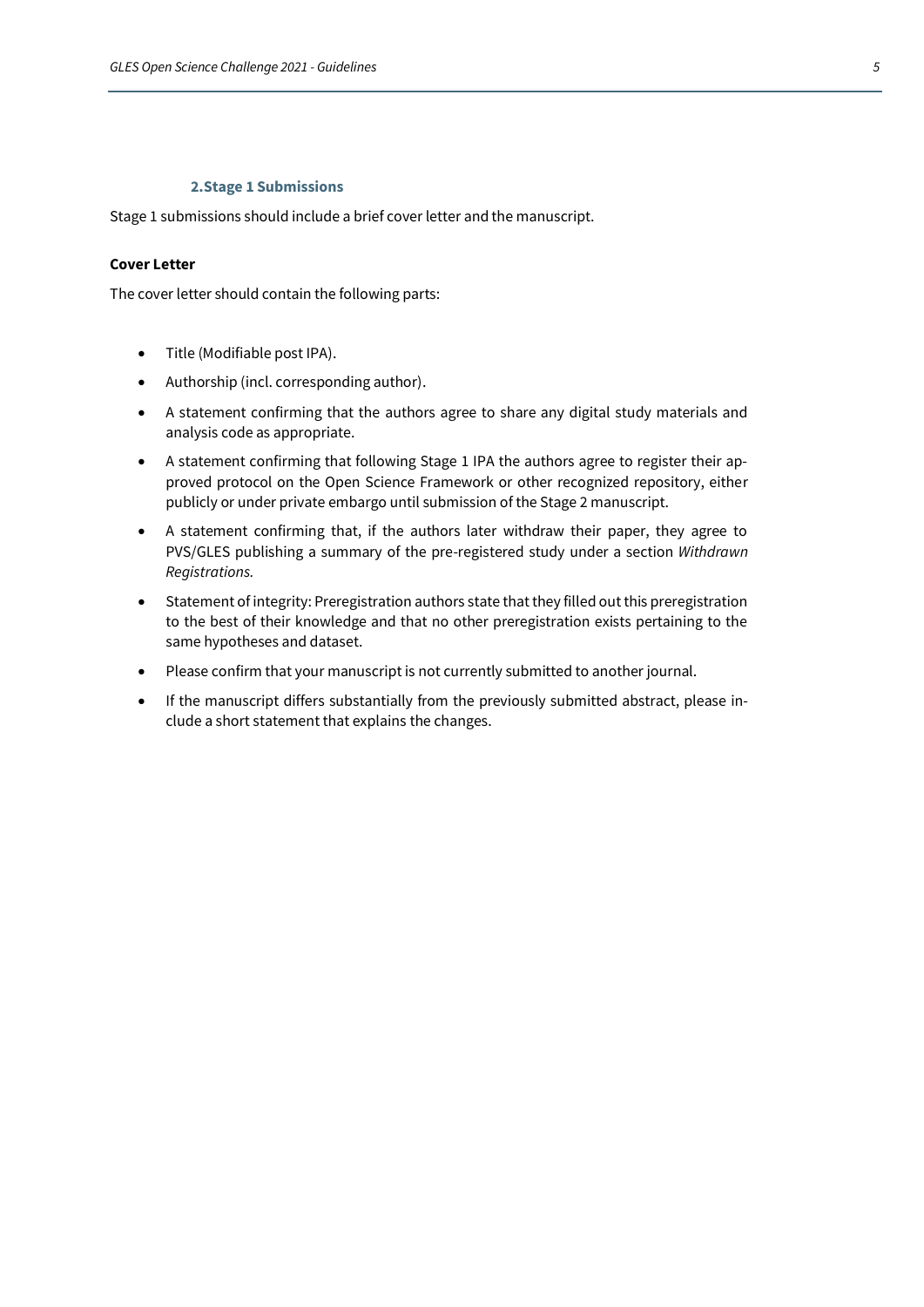# <span id="page-3-0"></span>**Manuscript**

In general:

- Stage 1 manuscripts are written prior to data access and therefore, include all parts of the manuscript except for result and discussion sections.
- At this stage, an emphasis lies on the specification of hypotheses, the methodological approach, and a detailed analysis plan.
- This submission should not include any code, a final syntax file is expected in Stage 2.
- Methods used should be described in the future tense.
- The word count is between 5,000-6,000 words (not including references, notes, and tables).
- Stage 1 submissions must be submitted to the editorial manager of PVS[: https://www.edi](https://www.editorialmanager.com/povs/default.aspx)[torialmanager.com/povs/default.aspx](https://www.editorialmanager.com/povs/default.aspx)
- The analysis plan must be registered on an established and recognized public registry for pre-analysis plans (e.g.OSF)

# **Submission deadline: September 25, 2021**

<span id="page-3-1"></span>*1) Introduction* 

•

This chapter should not be modified post-IPA (except factual errors, typographic errors, altering of tense, reactions to reviewer suggestions, and the addition of recently published literature). If further modifications are deemed necessary, these modifications require explicit approval by the editorial team.

## <span id="page-3-2"></span>*2) Theoretical Argument, Literature Review, and Hypotheses*

These (sub-)chapters should not be modified post-IPA (except factual errors, typographic errors, altering of tense, reactions to reviewer suggestions, and the addition of recently published literature). If further modifications are deemed necessary, these modifications require explicit approval by the editorial team. These (sub-)chapters should address the following points:

- Theoretical Argument
- State of Research
- Relevant Literature
- Research Gap
- Research Question(s)
- Hypotheses: Make sure to include
	- **a.** one or multiple specific and testable hypotheses per research question,
	- **b**. a rationale for each hypothesis,
	- **b.** directional (if so, state the direction) or non-directional
	- **c.** predicted effect(s)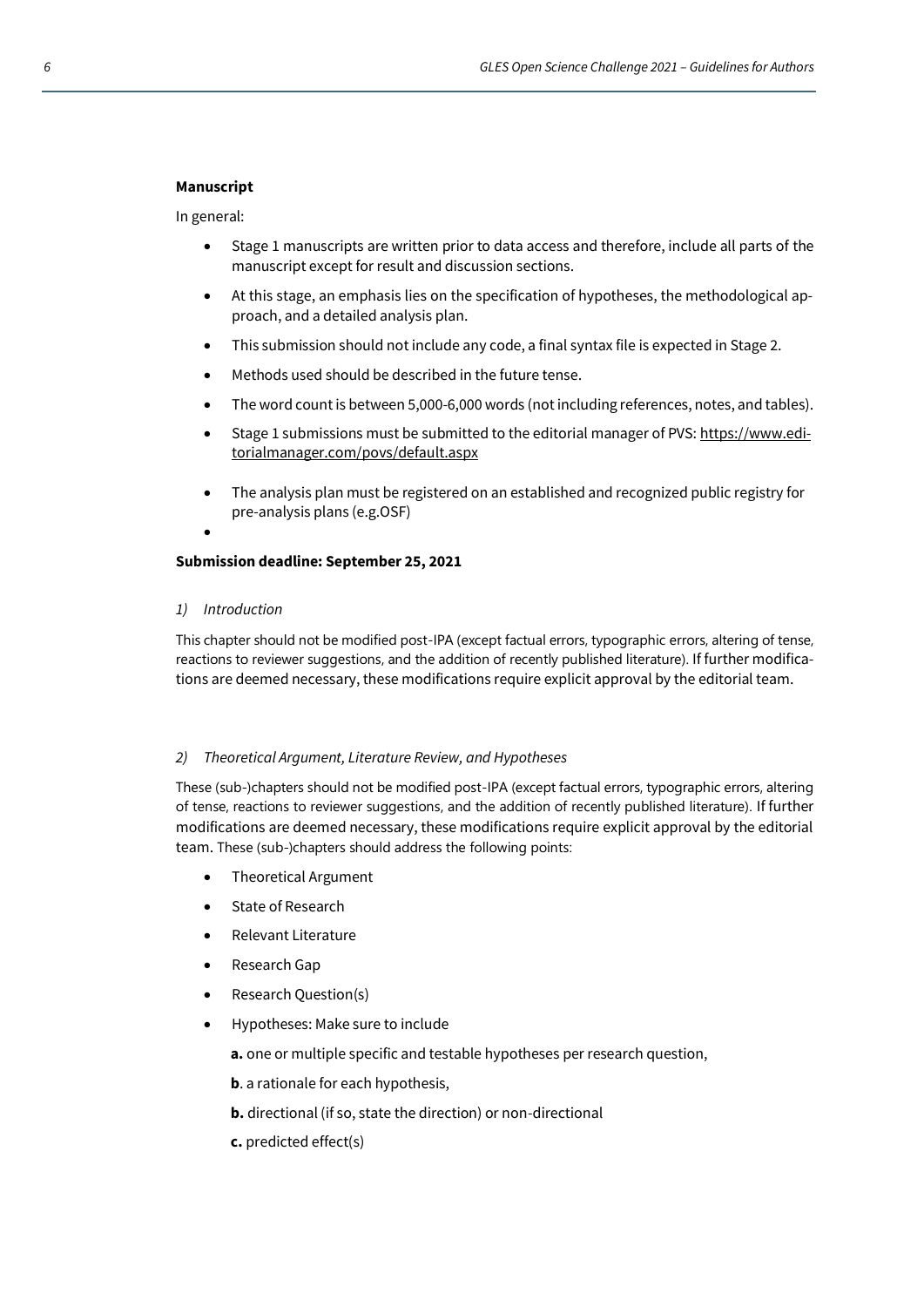## <span id="page-4-0"></span>*3) Data and Methods*

## *a) Data*

Name and briefly describe the dataset(s), and if applicable, the subsets of the data you plan to use. In the case of analyses of temporal dynamics, provide information about the aggregation level of temporal units. Mention the most relevant information so that readers do not have to search for the information themselves.

# *b) Variables*

Describe **all** variables that will be used in your analysis plan and how they will be used. This includes any (re)coding, transformation, and standardization of variables If you include indices in your analysis, indicate which construct the scale/index represents, which items the scale/index will consist of, and how these items will be aggregated. If you are using any categorical variables, state how you will code them in the statistical analyses.

## *c) Data Exclusion and Missing Data*

If you plan to exclude cases from your analysis, specify the exclusion/inclusion criteria (e.g. quality checks like speeding and completion rates). Be specific when describing these characteristics. If relevant for your analysis, indicate the expected sample size you'll be using for your statistical analyses after accounting for these criteria. If relevant, how will statistical outliers be defined and handled? How will you deal with incomplete or missing data?

## *d) Sampling Weights*

Do you plan to use sampling weights? If so, are you planning to use sampling weights provided with the dataset (if available) or will you use your own sampling weights?

## <span id="page-4-1"></span>*4) Analysis Plan*

You may describe one or more analyses in this preregistration. Please remember that all analyses specified below must be reported in the final article, and any analyses not specified in the final version of the Stage 1 manuscript must be reported as non-registered analyses within a special section of the Stage 2 manuscript (see Guidelines on Stage 2 manuscript for details). The manuscript may include exploratory analyses, but the specification of at least one hypothesis and the analyses planned to test this hypothesis is required. This analysis plan should be written in sufficient detail to allow other researchers to repeat the methodology exactly, without requiring further information.

## *a) Statistical Models*

For each hypothesis, describe the statistical model used to test it. Describe the type of model (e.g., ANOVA, multiple regression, SEM) and its specifications (i.e., each variable used as predictors, outcomes, or covariates). Specify any interactions that will be tested.

## *b) Effect Size*

If applicable, specify a predicted effect size for all the effects tested in your statistical analyses.

## *c) Statistical Power*

For subgroup analyses, present the statistical power needed to detect the predicted effect size(s) or present the accuracy that will be obtained for estimation.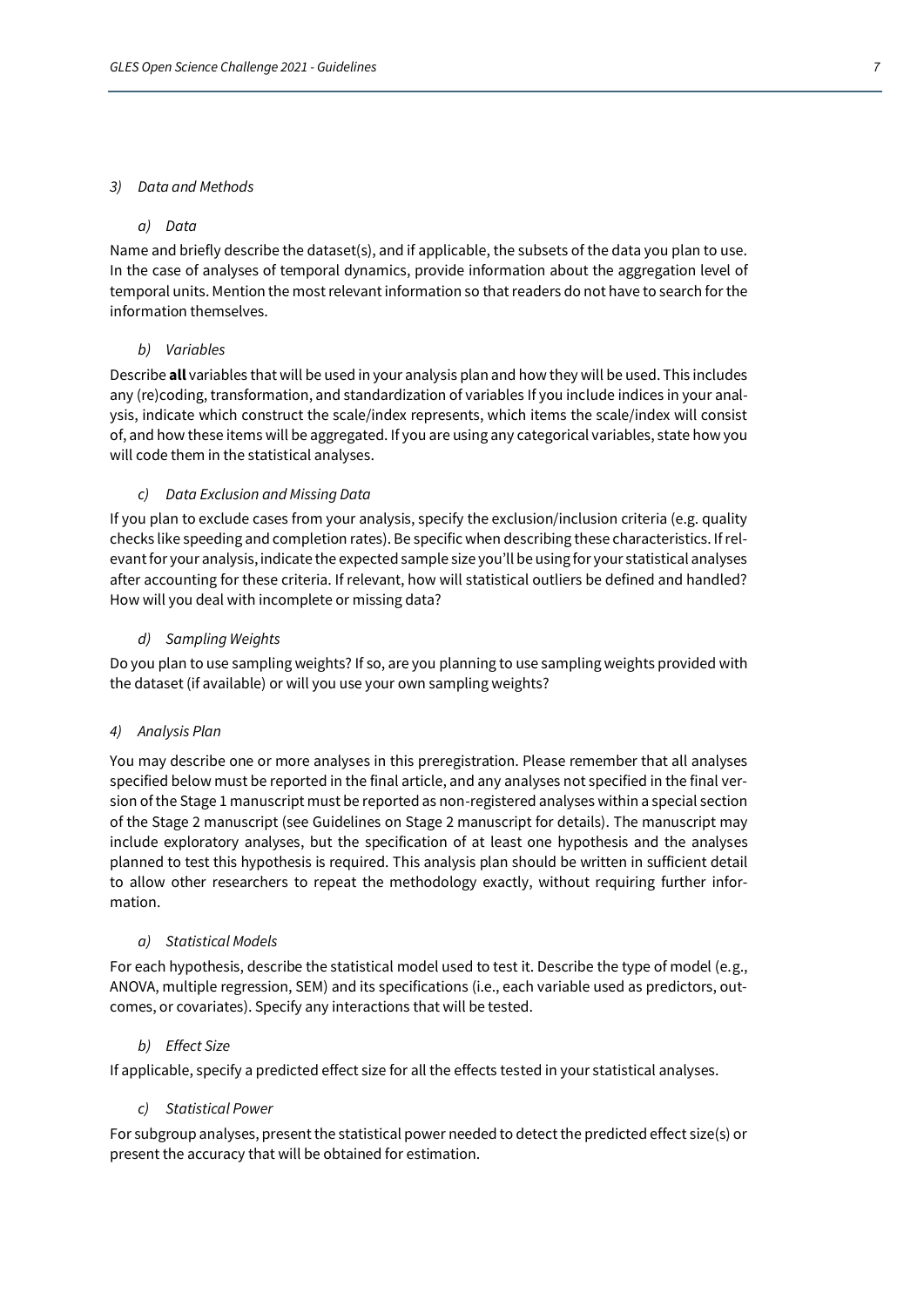# *d) Inference Criteria*

What criteria will be used to make inferences? Describe the information used (e.g., p-values, Bayes factors, specific model fit indices), as well as the cut-off criterion, where appropriate. Specify if you will use one- or two-tailed tests for each analysis. If you are comparing multiple conditions or testing multiple hypotheses, will you account for this, and if so, how?

# *e) Reliability and Robustness Testing*

Describe decisions or tests about evaluating the strength, reliability, or robustness of your finding. This may include within-study replication attempts, additional covariates, cross-validation efforts (out-of-sample replication, split/hold-out sample), applying weights, selectively applying constraints in an SEM context (e.g., comparing model fit statistics), overfitting adjustment techniques used (e.g., regularization approaches such as ridge regression), or some other simulation/sampling/ bootstrapping method.

# *f) Assumption Violation/Model Non-Convergence*

What will you do should your data violate assumptions, your model not converge, or some other analytic problem arises?

## <span id="page-5-0"></span>**3. Stage 2 Submission**

Stage 2 submissions should include a brief cover letter, the manuscript, and a syntax file.

## <span id="page-5-1"></span>**Cover Letter**

The cover letter should contain the following parts:

- Please confirm that the manuscript contains a link to the approved and published Stage 1 protocol on the Open Science Framework or other recognized repository.
- Please confirm that, in addition to the clean version, the authors are submitting a trackedchanges version summarizing all the substantive changes between the Stage 1 and 2 manuscripts.
- Please give a detailed description of author roles/contributions

## <span id="page-5-2"></span>**Manuscript**

In general:

- Stage 2 manuscripts extend Stage 1 manuscripts by including the results and discussion of these results after data access and carrying out the pre-registered analysis plan.
- Make sure to discuss transparently any necessary alterations to and/or additions of the Stage 1 manuscript.
- A final syntax file should be submitted together with the manuscript.
- Maximum word count: 9,000.

## **Submission Deadline: February 27, 2022**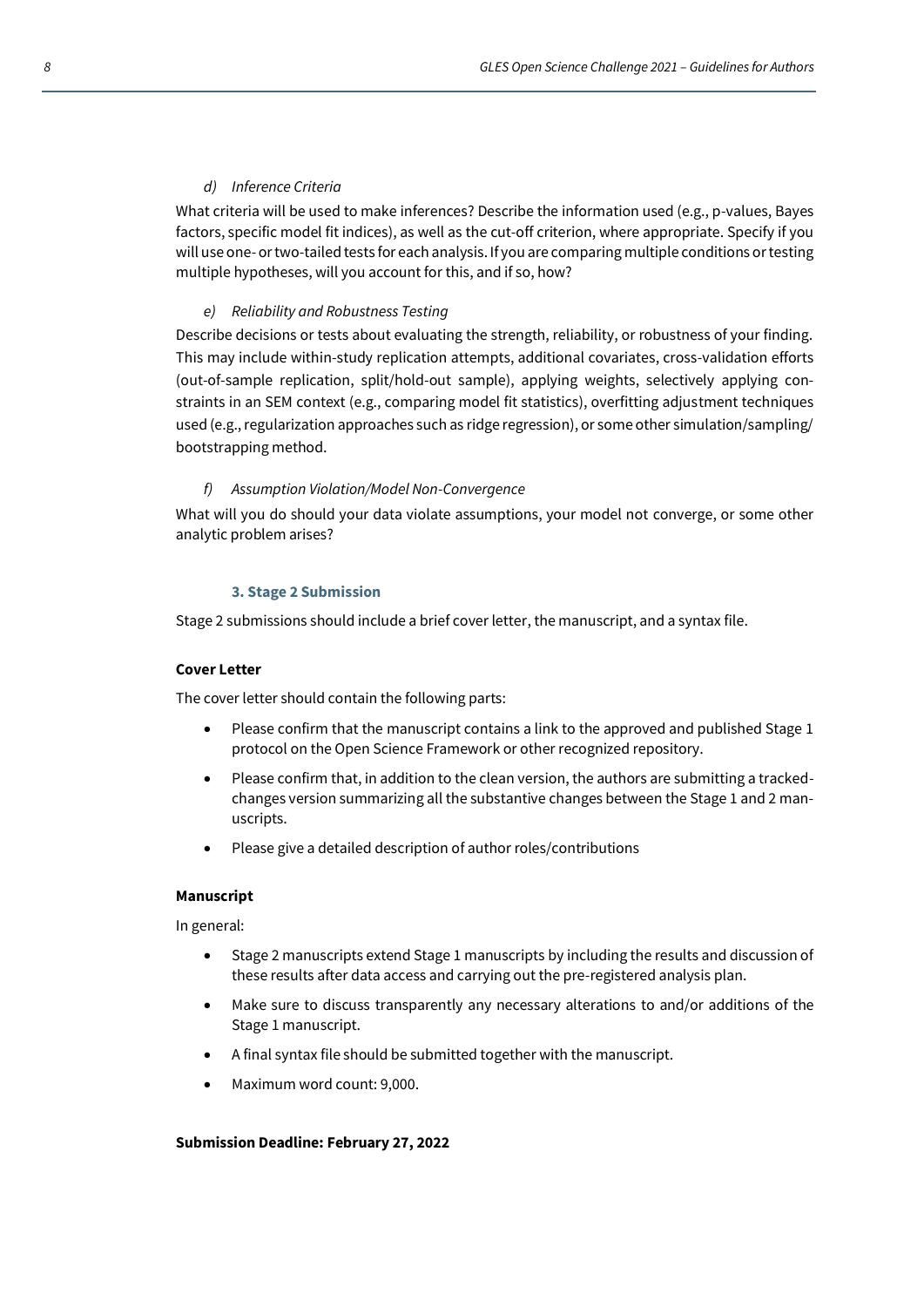**Note:** *If the pre-registered protocol is altered after IPA due to unforeseen circumstances, authors must consult the editorial team for advice; minor changes may be permitted without leading to a rejection of the manuscript at Stage 2.* 

## <span id="page-6-0"></span>*1) Introduction*

As in the final version of the Stage 1 manuscript, if alterations and/or additions are deemed necessary, they must be highlighted and specifically approved by the reviewers and editors. At Stage 2, any description of the rationale or proposed methodology that was written in future tense within the Stage 1 manuscript should be changed to past tense.

### 2) Theoretical Argument, Literature Review, and Hypotheses

As in the final version of the Stage 1 manuscript, if alterations and/or additions are deemed necessary, they must be highlighted and specifically approved by the reviewers and editors. At Stage 2, any description of the rationale or proposed methodology that was written in future tense within the Stage 1 manuscript should be changed to past tense.

#### <span id="page-6-1"></span>*3) Data and Methods*

Necessary alterations of the Stage 1 version of this section include:

- Specification of the data set used, following the citation recommendations of the GLES (including title, release date, version, and persistent identifier (DOI) of the data set).
- Accessibility of the data set and its documentation via the GESIS data archive after onetime registration.

All other parts should be as in the final version of the Stage 1 manuscript. If alterations and/or additions are deemed necessary, they must be highlighted and specifically approved by the reviewers and editors.

#### <span id="page-6-2"></span>*4) Analysis Plan*

As in the final version of the Stage 1 manuscript. If alterations and/or additions are deemed necessary, they must be highlighted and specifically approved by the reviewers and editors.

#### <span id="page-6-3"></span>*5) Results*

### *a) Registered Analyses*

The outcome of **all**registered analyses must be reported together with any pre-specified (outcomeneutral) significance tests, robustness and/or additional quality checks. There is one exception: if a registered and approved analysis is subsequently shown to be logically flawed or unfounded (agreement of authors, reviewers, and editor), the analysis is still mentioned in the Methods section but omitted, with justification, from the Results.

#### *b) Non-registered analyses (optional)*

Of course, it is possible to report non-registered analyses in the manuscript. These analyses can be exploratory or test hypotheses other than the ones specified in the pre-registration. To clearly